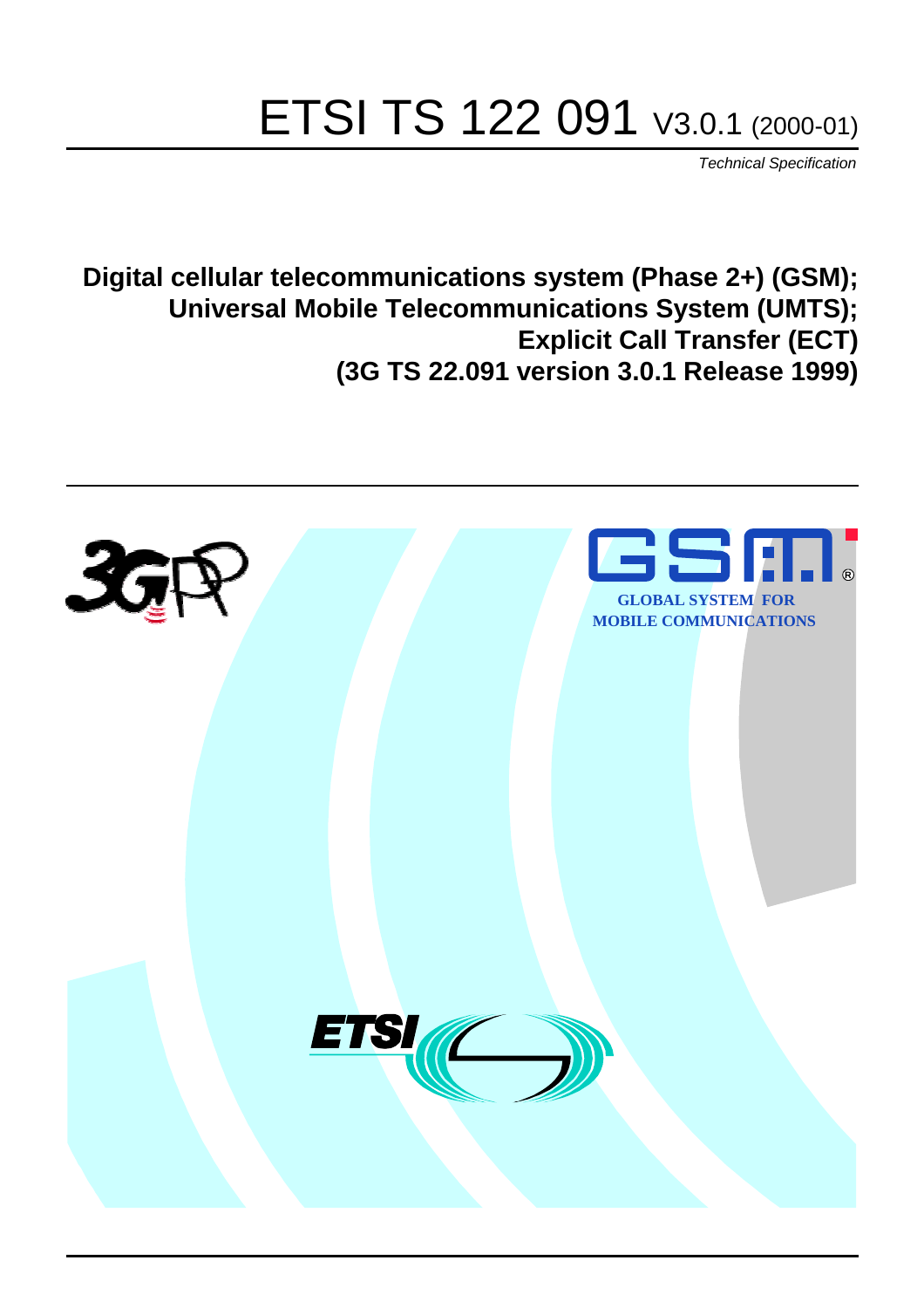**1**

Reference DTS/TSGS-0122091U

> Keywords GSM, UMTS

#### **ETSI**

Postal address F-06921 Sophia Antipolis Cedex - FRANCE

Office address

650 Route des Lucioles - Sophia Antipolis Valbonne - FRANCE Tel.: +33 4 92 94 42 00 Fax: +33 4 93 65 47 16 Siret N° 348 623 562 00017 - NAF 742 C Association à but non lucratif enregistrée à la Sous-Préfecture de Grasse (06) N° 7803/88

Internet

secretariat@etsi.fr Individual copies of this ETSI deliverable can be downloaded from http://www.etsi.org If you find errors in the present document, send your comment to: editor@etsi.fr

#### **Important notice**

This ETSI deliverable may be made available in more than one electronic version or in print. In any case of existing or perceived difference in contents between such versions, the reference version is the Portable Document Format (PDF). In case of dispute, the reference shall be the printing on ETSI printers of the PDF version kept on a specific network drive within ETSI Secretariat.

#### **Copyright Notification**

No part may be reproduced except as authorized by written permission. The copyright and the foregoing restriction extend to reproduction in all media.

> © European Telecommunications Standards Institute 2000. All rights reserved.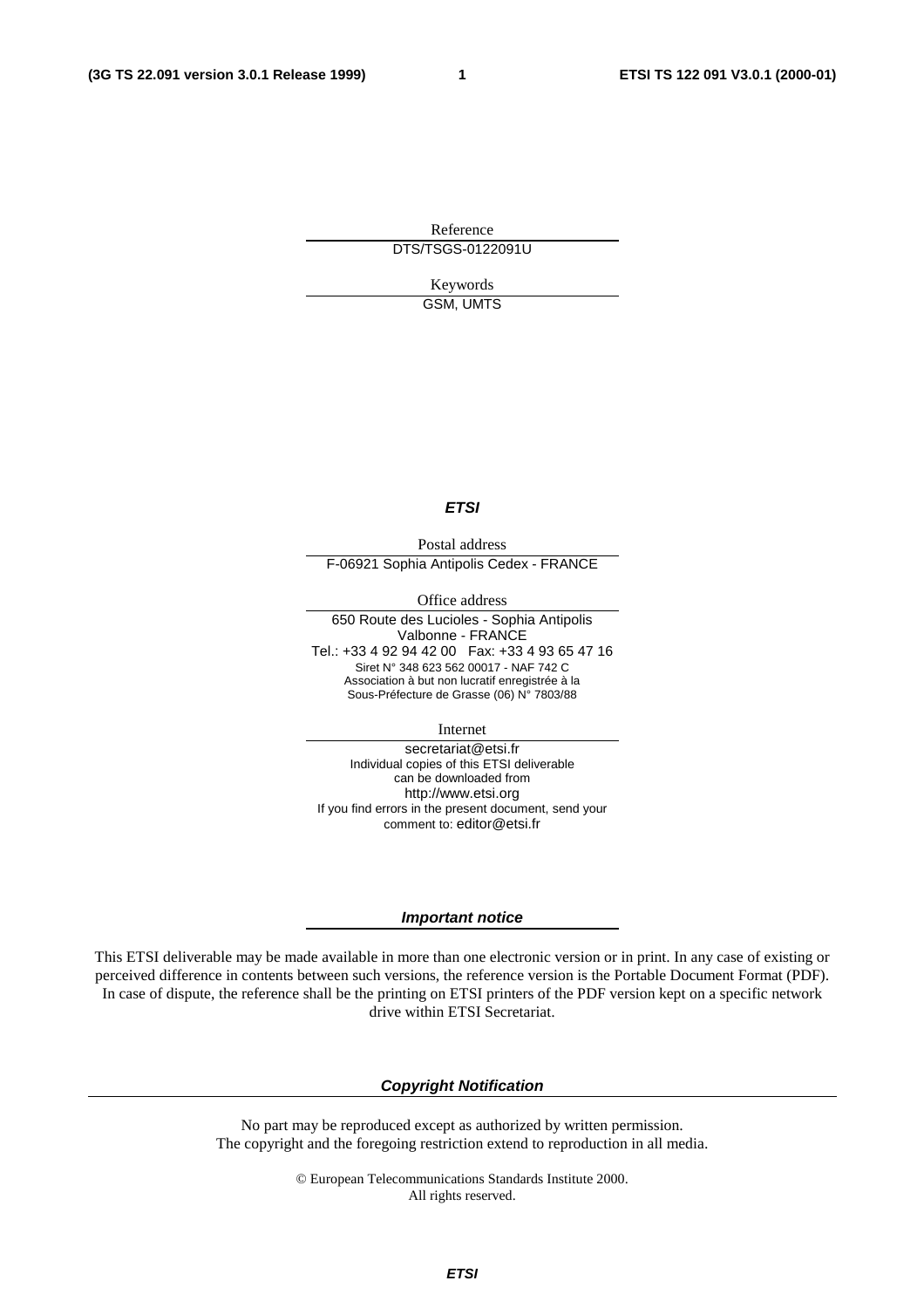# Intellectual Property Rights

IPRs essential or potentially essential to the present document may have been declared to ETSI. The information pertaining to these essential IPRs, if any, is publicly available for **ETSI members and non-members**, and can be found in SR 000 314: *"Intellectual Property Rights (IPRs); Essential, or potentially Essential, IPRs notified to ETSI in respect of ETSI standards"*, which is available from the ETSI Secretariat. Latest updates are available on the ETSI Web server (http://www.etsi.org/ipr).

Pursuant to the ETSI IPR Policy, no investigation, including IPR searches, has been carried out by ETSI. No guarantee can be given as to the existence of other IPRs not referenced in SR 000 314 (or the updates on the ETSI Web server) which are, or may be, or may become, essential to the present document.

#### Foreword

This Technical Specification (TS) has been produced by the ETSI 3<sup>rd</sup> Generation Partnership Project (3GPP).

The present document may refer to technical specifications or reports using their 3GPP identities or GSM identities. These should be interpreted as being references to the corresponding ETSI deliverables. The mapping of document identities is as follows:

For 3GPP documents:

3G TS | TR nn.nnn "<title>" (with or without the prefix 3G)

is equivalent to

ETSI TS | TR 1nn nnn "[Digital cellular telecommunications system (Phase 2+) (GSM);] Universal Mobile Telecommunications System; <title>

For GSM document identities of type "GSM xx.yy", e.g. GSM 01.04, the corresponding ETSI document identity may be found in the Cross Reference List on [www.etsi.org/key](http://www.etsi.org/key)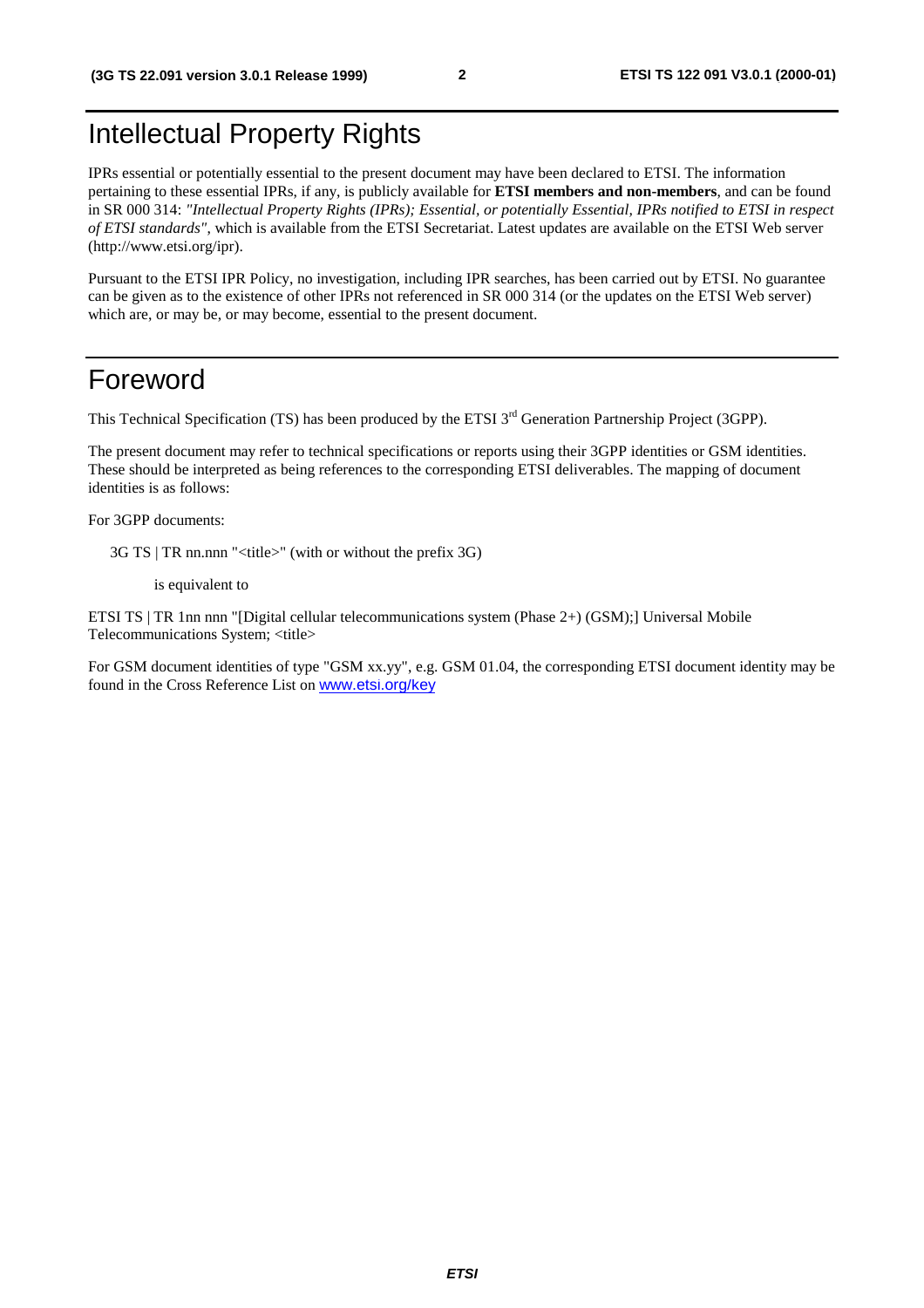ETSI TS 122 091 V3.0.1 (2000-01)

# Contents

| $\bf{l}$     |                                                                                                 |  |  |  |  |
|--------------|-------------------------------------------------------------------------------------------------|--|--|--|--|
| 2            |                                                                                                 |  |  |  |  |
| 3            |                                                                                                 |  |  |  |  |
| 3.1          |                                                                                                 |  |  |  |  |
| 3.2          |                                                                                                 |  |  |  |  |
| 4            |                                                                                                 |  |  |  |  |
| 4.1          |                                                                                                 |  |  |  |  |
| 5            |                                                                                                 |  |  |  |  |
| 5.1          |                                                                                                 |  |  |  |  |
| 5.2          |                                                                                                 |  |  |  |  |
| 5.3          |                                                                                                 |  |  |  |  |
| 5.4          |                                                                                                 |  |  |  |  |
| 5.5          |                                                                                                 |  |  |  |  |
| 5.6          |                                                                                                 |  |  |  |  |
| 5.7<br>5.8   |                                                                                                 |  |  |  |  |
| 5.9          |                                                                                                 |  |  |  |  |
| 5.10         |                                                                                                 |  |  |  |  |
|              |                                                                                                 |  |  |  |  |
| 6            |                                                                                                 |  |  |  |  |
| 7            |                                                                                                 |  |  |  |  |
| 8            |                                                                                                 |  |  |  |  |
| 8.1          |                                                                                                 |  |  |  |  |
| 8.2          |                                                                                                 |  |  |  |  |
| 8.3          |                                                                                                 |  |  |  |  |
| 8.4          |                                                                                                 |  |  |  |  |
| 8.5          |                                                                                                 |  |  |  |  |
| 8.6          |                                                                                                 |  |  |  |  |
| 8.7          |                                                                                                 |  |  |  |  |
| 8.8          |                                                                                                 |  |  |  |  |
| 8.9          |                                                                                                 |  |  |  |  |
| 8.10<br>8.11 |                                                                                                 |  |  |  |  |
| 8.12         |                                                                                                 |  |  |  |  |
| 8.13         |                                                                                                 |  |  |  |  |
| 8.14         |                                                                                                 |  |  |  |  |
| 8.15         |                                                                                                 |  |  |  |  |
| 8.16         | Barring of all Outgoing International Calls except those direct to the Home PLMN Country (BOIC- |  |  |  |  |
|              |                                                                                                 |  |  |  |  |
| 8.17         |                                                                                                 |  |  |  |  |
| 8.18         | Barring of Incoming Calls when roaming outside the home PLMN country (BIC-Roam)  11             |  |  |  |  |
| 8.19         |                                                                                                 |  |  |  |  |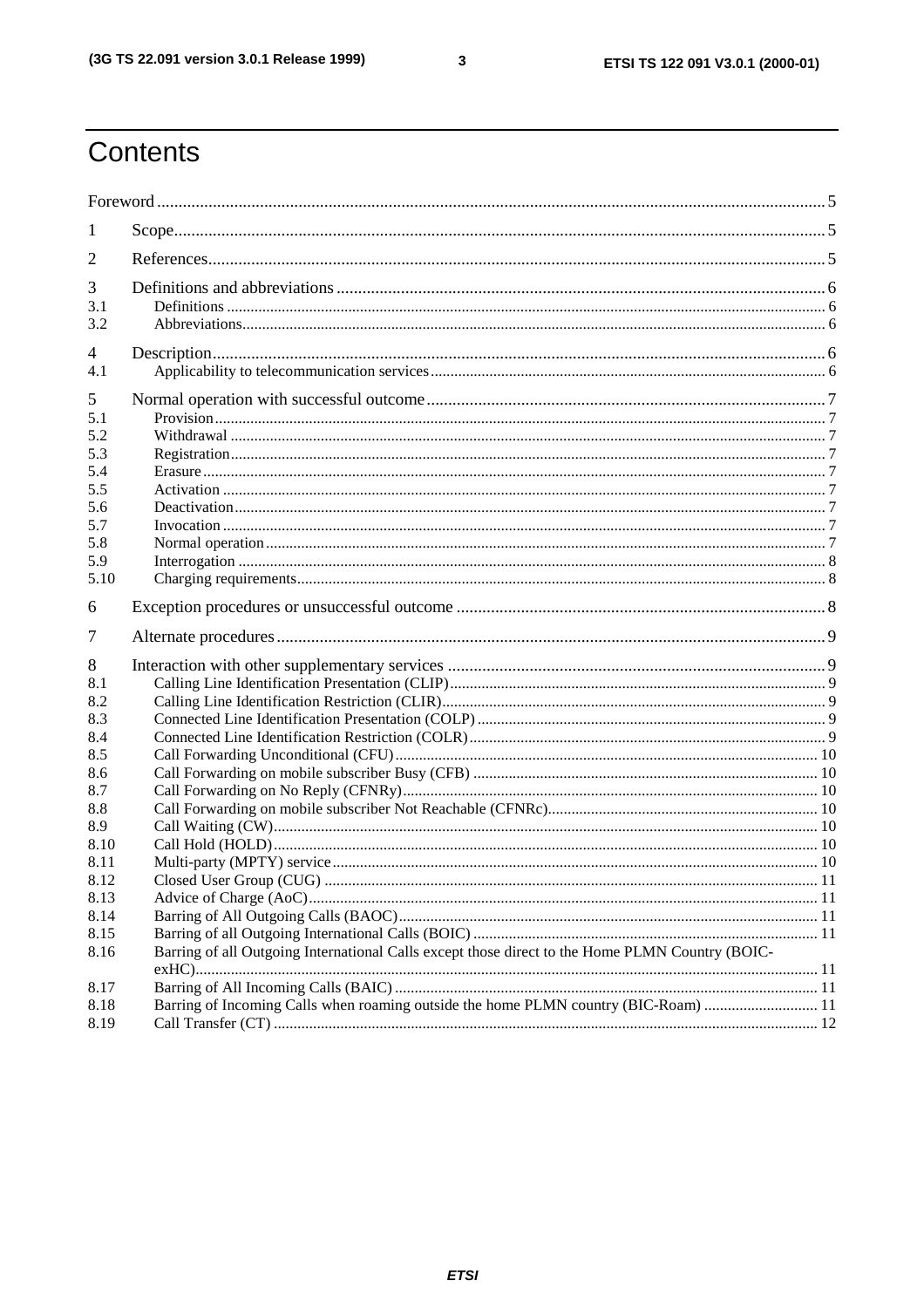|  | Annex A (informative): Deviations of PLMN ECT to the ISDN specifications of ECT  12 |  |  |  |
|--|-------------------------------------------------------------------------------------|--|--|--|
|  |                                                                                     |  |  |  |
|  |                                                                                     |  |  |  |
|  |                                                                                     |  |  |  |
|  |                                                                                     |  |  |  |
|  |                                                                                     |  |  |  |
|  |                                                                                     |  |  |  |
|  |                                                                                     |  |  |  |
|  |                                                                                     |  |  |  |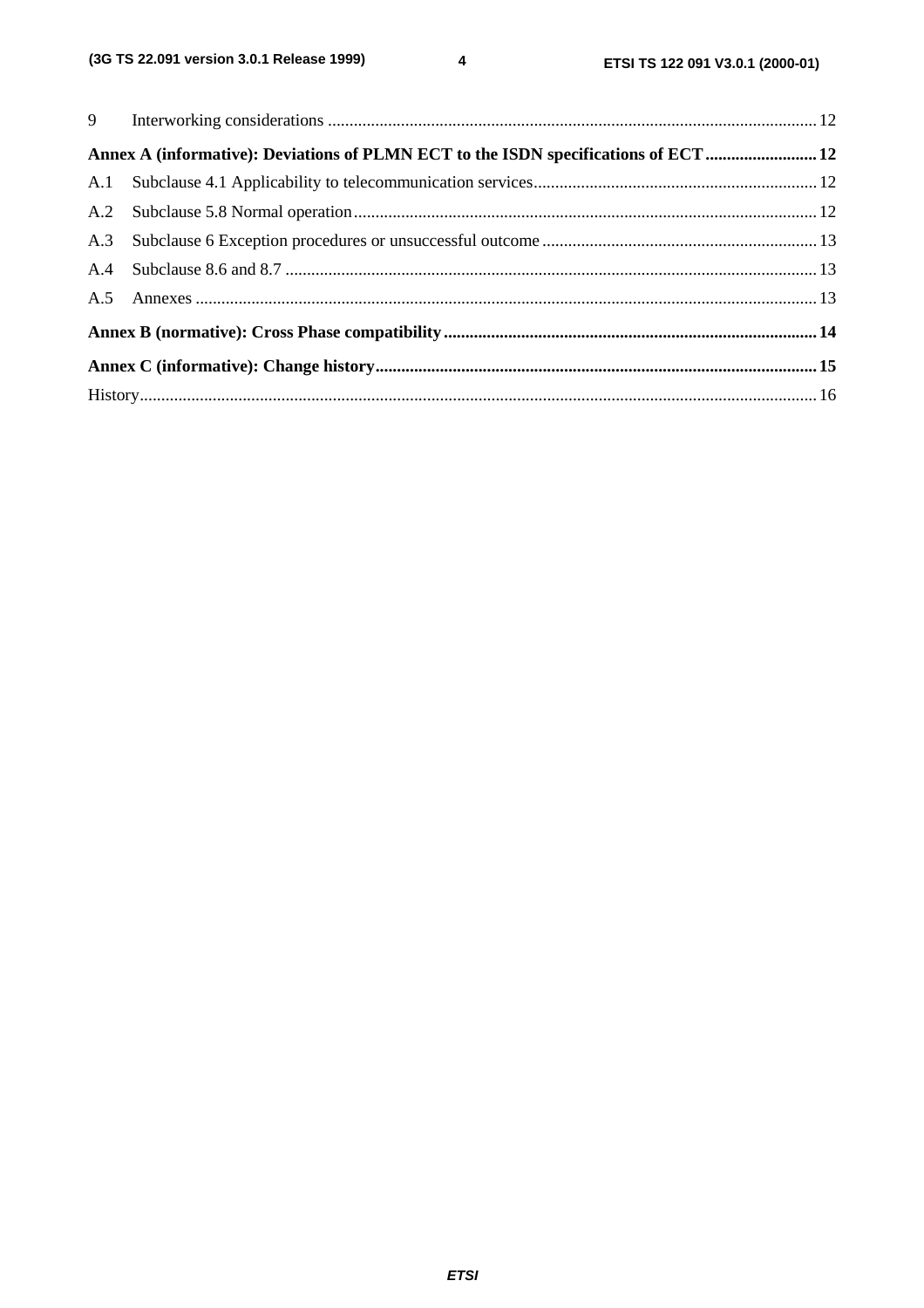#### Foreword

This Technical Specification has been produced by the 3GPP.

The contents of the present document are subject to continuing work within the TSG and may change following formal TSG approval. Should the TSG modify the contents of this TS, it will be re-released by the TSG with an identifying change of release date and an increase in version number as follows:

Version 3.y.z

where:

- x the first digit:
	- 1 presented to TSG for information;
	- 2 presented to TSG for approval;
	- 3 Indicates TSG approved document under change control.
- y the second digit is incremented for all changes of substance, i.e. technical enhancements, corrections, updates, etc.
- z the third digit is incremented when editorial only changes have been incorporated in the specification;

# 1 Scope

The present document specifies the stage 1 description of Explicit Call Transfer (ECT) from the service subscriber's and user's points of view, in particular:

- the procedures for normal operation with successful outcome;
- the action to be taken in exceptional circumstances;
- the interaction with other supplementary services.

The present document does not deal with the Man-Machine Interface (MMI) requirements, but makes reference to the appropriate Technical Specifications.

The charging principles applied to ECT are established in the present document in terms of the charging information required to be collected. Any subsequent charging implications are outside of the scope of the present document.

Any interactions with other networks not dealt with in Clause 9 are outside the scope of the present document.

#### 2 References

The following documents contain provisions which, through reference in this text, constitute provisions of the present document.

- References are either specific (identified by date of publication, edition number, version number, etc.) or non-specific.
- For a specific reference, subsequent revisions do not apply.
- For a non-specific reference, the latest version applies.
- For this Release 1999 document, references to GSM documents are for Release 1999 versions (version 8.x.y).
- [1] GSM 01.04: "Digital cellular telecommunications system (Phase 2+); Abbreviations and acronyms".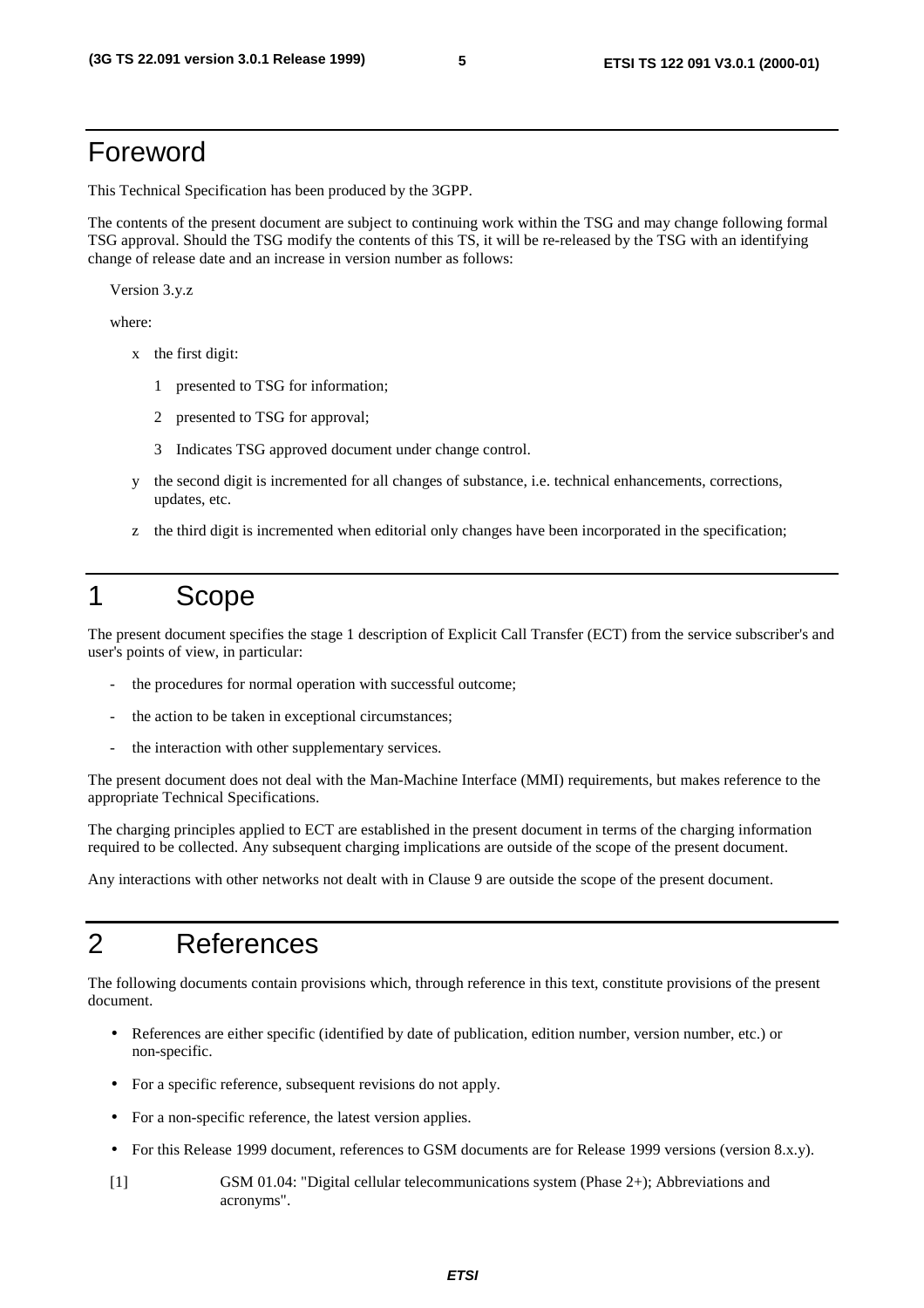[2] TS 22.030: " Man-Machine Interface (MMI) of the Mobile Station (MS)".

[3] TS 21.905: "Vocabulary for 3GPP Specifications".

#### 3 Definitions and abbreviations

#### 3.1 Definitions

For the purposes of the present document, the following definitions apply.

**Alerting state:** the remote subscriber is being informed of the call (i.e. the connection has not yet been established for that call).

**Answered state:** the connection has been established on the call to the remote subscriber.

**Subscriber A:** is the served mobile subscriber, the one who has subscribed to, and invokes the Explicit Call Transfer supplementary service.

**Subscriber B:** is the other party in one of subscribers A's calls. By convention, in the present document it is considered that the connection has been established on this call.

**Subscriber C:** is the other party in another of subscribers A's calls.

**Subscriber D:** is the forwarded-to subscriber of call forwarded by subscriber C.

NOTE: Each of subscriber B, C and D can be a mobile or a fixed subscriber, and each of them is referred to as "remote party".

**Successful invocation:** The ECT supplementary service is successfully invoked if the outcome of all checks (e.g. subscription, states of calls, resources) performed by the network on the received ECT request from the served subscriber are successful.

#### 3.2 Abbreviations

All abbreviations used within the present document are given in GSM 01.04 [1] and 3GPP TS 21.905 [3].

### 4 Description

The ECT supplementary service enables the served mobile subscriber (subscriber A) who has two calls , each of which can be an incoming or outgoing call, to connect the other parties in the two calls and release the served mobile subscribers own connection.

Prior to transfer, the connection shall have been established on the call between subscriber A and subscriber B. On the call between subscriber A and subscriber C, either the connection shall have been established prior to transfer, or, as a network option, transfer can occur while subscriber C is being informed of the call (i.e. the connection has not yet been established.)

#### 4.1 Applicability to telecommunication services

This service is applicable to telephony (TS:11) only.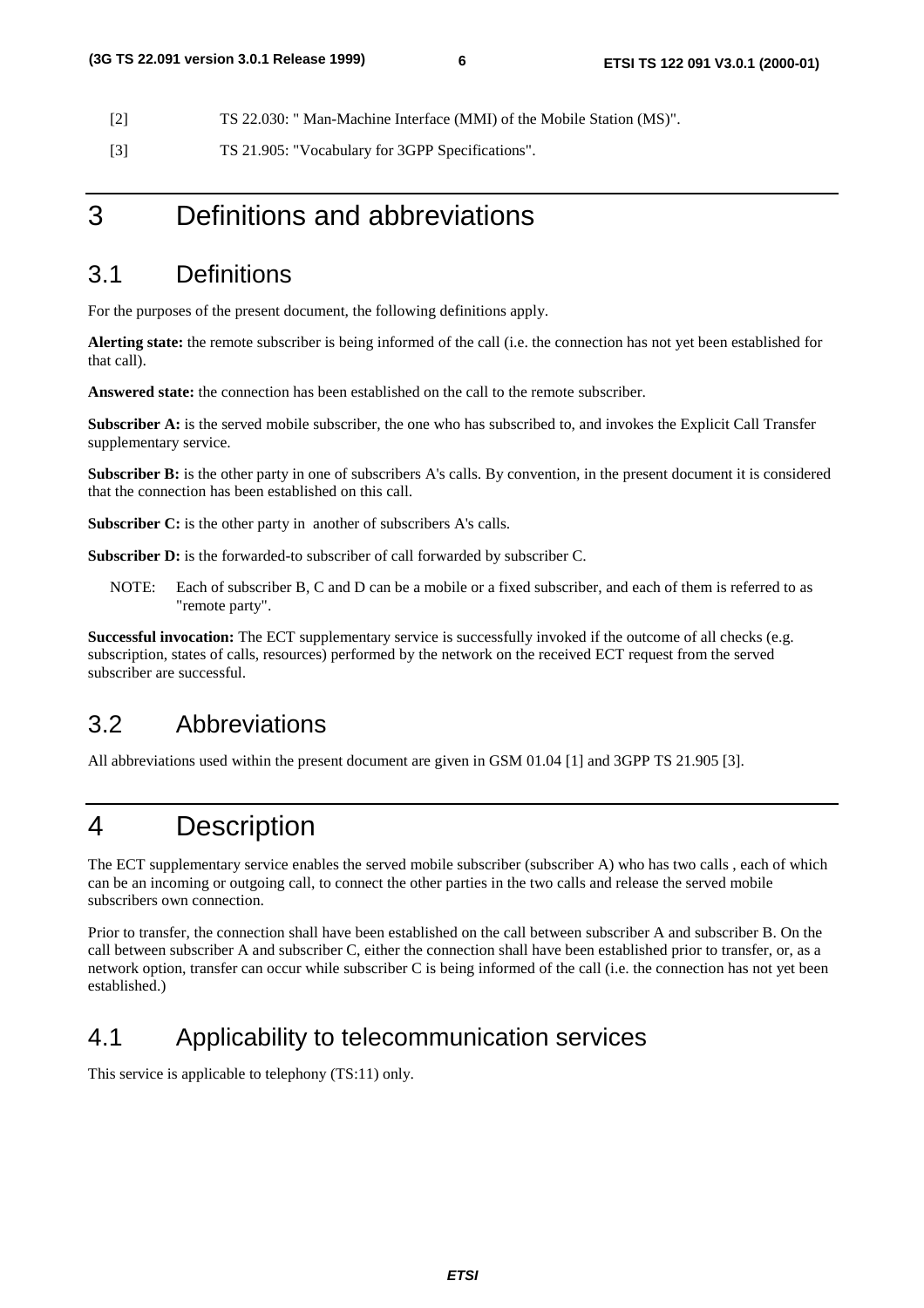# 5 Normal operation with successful outcome

#### 5.1 Provision

The supplementary service shall be provided after pre-arrangement with the service provider.

The provision of the Call Hold (HOLD) supplementary service is also required.

#### 5.2 Withdrawal

The supplementary service shall be withdrawn at the subscriber request or for service provider reasons.

### 5.3 Registration

Not applicable.

#### 5.4 Erasure

Not applicable.

#### 5.5 Activation

The supplementary service shall be activated by the service provider as a result of provision.

### 5.6 Deactivation

The supplementary service shall be deactivated by the service provider as a result of withdrawal.

#### 5.7 Invocation

ECT shall be invoked by the served mobile subscriber by use of a control procedure as described in TS 22.030 [2].

### 5.8 Normal operation

The served mobile subscriber (subscriber A) who has two calls (one with subscriber B and one with subscriber C), each of which can be an incoming call or an outgoing call, can request the invocation of the ECT supplementary service with respect to the two calls.

The connection shall have been established on one of the calls (referred to as the call between subscriber A and subscriber B).

The ECT supplementary service can be invoked after the connection has been established on the call between subscriber A and subscriber C, and in addition, as a network option, after subscriber C has been informed of the call (i.e. an outgoing call from subscriber A to subscriber C, where the connection has not yet been established).

On successful invocation of the ECT supplementary service, the two calls between subscriber A and subscriber B and between subscriber A and subscriber C respectively shall be removed from subscriber A's access (i.e. the traffic channel and the signalling channel towards subscriber A will be released) and shall be transformed into a normal call between subscriber B and subscriber C where the state of the previously held party is changed to active without a subscriber action.

The previously held party will be informed in the normal way of the retrieve procedure.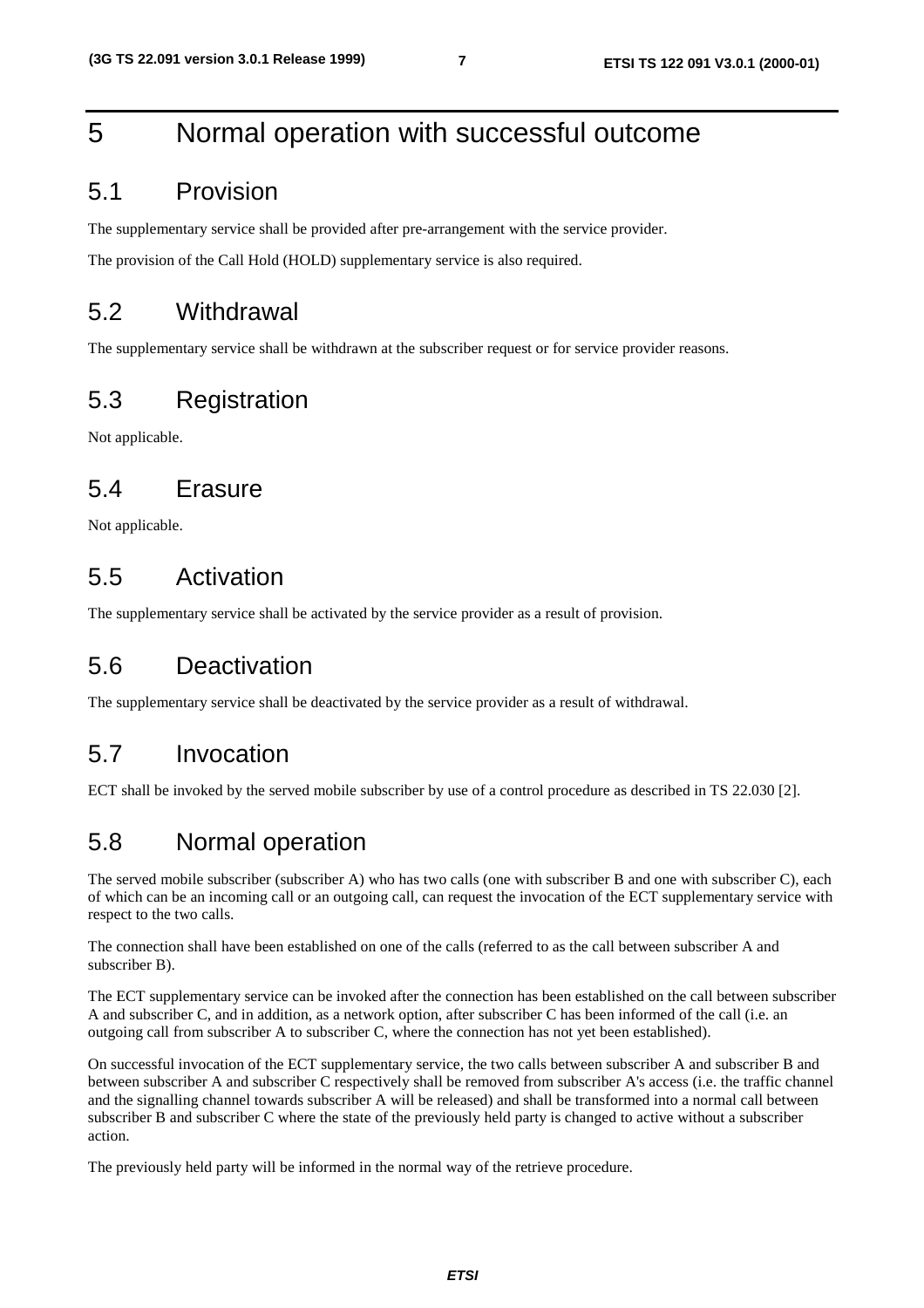If the network option above is supported, then if subscriber C is being informed of the call from subscriber A at the time of transfer, the call shall remain in this state at subscriber C (as a network option the ringing tone will be given to subscriber B), and when the connection is established by subscriber C, subscriber C shall be connected to subscriber B.

Subscriber A will no longer have any control of the on-going call between B and C.

The network shall inform (if possible) subscriber B and subscriber C of the occasion that call transfer has happened including the state (connection established, or user being informed of the call) of the call to the other subscriber.

If the network option above is supported, then after connection is established on a call which was transferred whilst subscriber C was being informed of that call, subscriber B shall be informed that the connection has been established on the call to subscriber C.

The line identity of subscriber B shall be indicated to subscriber C as specified in subclauses 8.1 through 8.4.

The line identity of subscriber C shall be indicated to subscriber B as specified in subclauses 8.1 through 8.4, either:

- at the time of transfer, if the connection had been established between subscriber A and subscriber C; or
- when subscriber B is informed that the connection has been established to subscriber C, if this occurs after transfer.

#### 5.9 Interrogation

Not applicable.

#### 5.10 Charging requirements

The charging principles applicable prior to the served mobile subscribers invocation of ECT, shall also apply after the ECT supplementary service is successfully invoked, i.e. the same charging information will continue to be collected after invocation as before. The charging information for both calls shall contain an indication of successful invocation of ECT.

NOTE: There is no additional charging requirement on the interchange signalling capabilities.

# 6 Exception procedures or unsuccessful outcome

If a mobile subscriber tries to invoke the call transfer service while not subscribed to or the network cannot provide ECT supplementary service for some other reason, an indication shall be provided to the mobile subscriber to notify the mobile subscriber with the reason of failure.

The call state is not affected and the established connection shall remain in the state prior to the request.

In the case where:

- the two calls are incompatible with the ECT request, i.e. either one of them or both are not belonging to the service TS:11 (telephony);
- if the network option is not supported and the call state is not compatible with the request, e.g. one call is not answered

the request shall be rejected by the network and the subscriber shall be notified with the reason.

The call state is not affected and the established connection shall remain in the state prior to the request.

The request for the ECT supplementary service shall be rejected if, as a network option, the network can determine that the resulting connection would contain no subscriber who is able to terminate the call.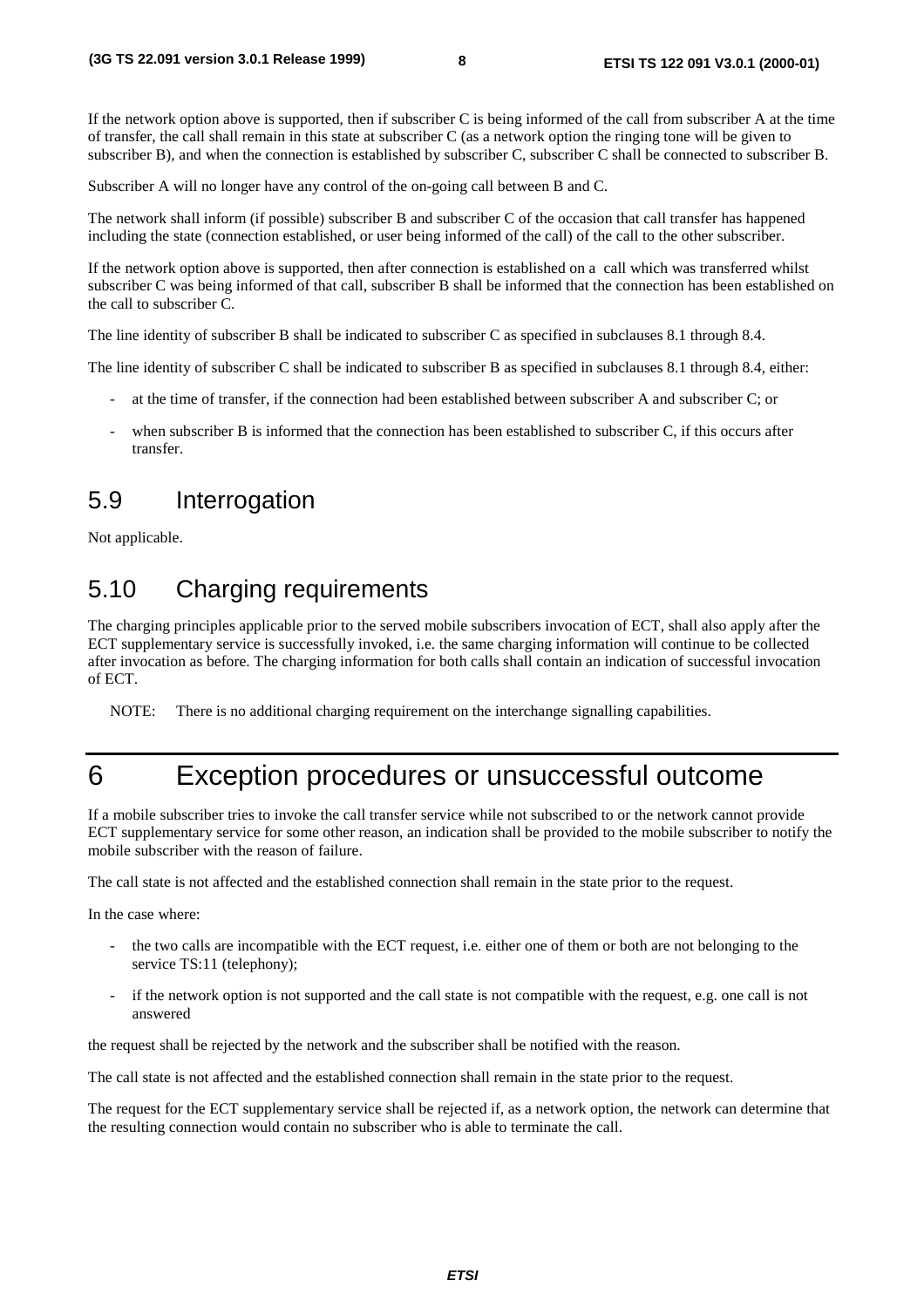NOTE: It may not be possible to decide if the resulting connection would have such a subscriber, e.g. when interworking between different versions of signalling systems occurs. In such cases, as a network option, the request for the ECT supplementary service may be accepted, or rejected. If the request for the ECT supplementary service is accepted in this case, the network may employ other means to control this situation (e.g. time supervision). The procedures for this are outside the scope of the present document.

#### 7 Alternate procedures

For further study.

# 8 Interaction with other supplementary services

### 8.1 Calling Line Identification Presentation (CLIP)

If subscriber A originated the call between subscribers A and B, and subscriber B subscribes to CLIP, subscriber C's identity shall be presented to subscriber B, subject to subscriber C's line identification restrictions (see subclauses 8.2 and 8.4). If the connection has been established on the call between subscribers A and C before ECT is invoked, subscriber C's identity shall be presented when ECT is invoked. If the connection is established on the call between subscribers A and C after ECT is invoked, subscriber C's identity shall be presented when the connection on that call is established.

If subscriber A originated the call between subscribers A and C, and subscriber C subscribes to CLIP, subscriber B's identity shall be presented to subscriber C, subject to subscriber B's line identification restrictions (see subclauses 8.2 and 8.4) when ECT is invoked.

### 8.2 Calling Line Identification Restriction (CLIR)

If subscriber B originated the call between subscribers A and B, and subscriber B subscribes to CLIR, presentation of subscriber B's identity to subscriber C shall be controlled by that subscription.

If subscriber C originated the call between subscribers A and C, and subscriber C subscribes to CLIR, presentation of subscriber C's identity to subscriber B shall be controlled by that subscription.

### 8.3 Connected Line Identification Presentation (COLP)

If subscriber B originated the call between subscribers A and B, and subscriber B subscribes to COLP, subscriber C's identity shall be presented to subscriber B, subject to subscriber C's line identification restrictions (see subclauses 8.2 and 8.4). If the connection has been established on the call between subscribers A and C before ECT is invoked, subscriber C's identity shall be presented when ECT is invoked. If the connection is established on the call between subscribers A and C after ECT is invoked, subscriber C's identity shall be presented when the connection on that call is established.

If subscriber C originated the call between subscribers A and C, and subscriber C subscribes to COLP, subscriber B's identity shall be presented to subscriber C, subject to subscriber B's line identification restrictions (see subclauses 8.2 and 8.4) when ECT is invoked.

### 8.4 Connected Line Identification Restriction (COLR)

If subscriber A originated the call between subscribers A and B, and subscriber B subscribes to COLR, presentation of subscriber B's identity to subscriber C shall be controlled by that subscription.

If subscriber A originated the call between subscribers A and C, and subscriber C subscribes to COLR, presentation of subscriber C's identity to subscriber B shall be controlled by that subscription.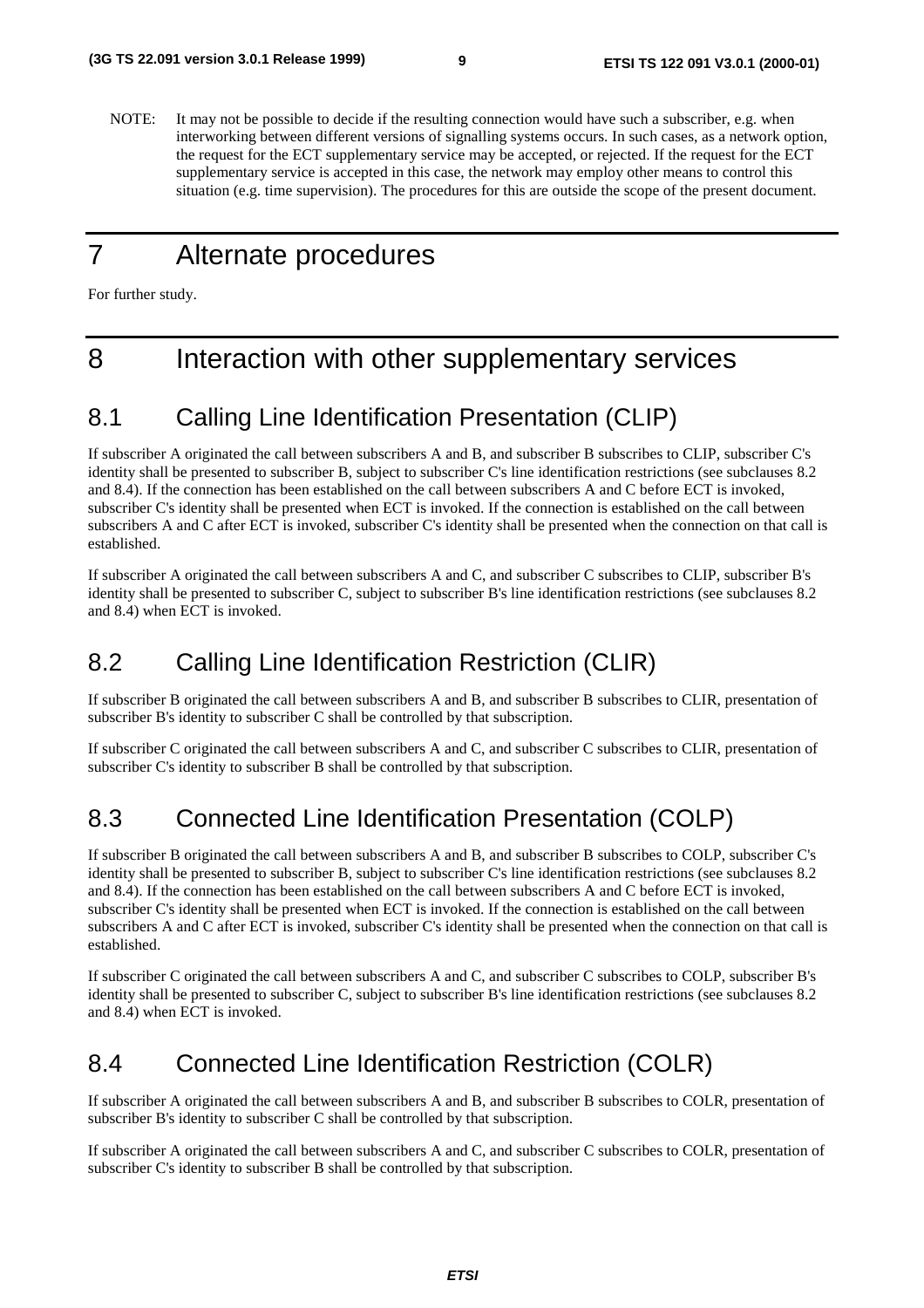# 8.5 Call Forwarding Unconditional (CFU)

No impact.

# 8.6 Call Forwarding on mobile subscriber Busy (CFB)

Where a network supports the option to transfer a call for which the connection has been established to a subscriber C to which the connection has not yet been established, the transferred call will be forwarded to a forwarded-to subscriber D if the CFB condition at subscriber C (i.e. UDUB) applies.

For a call that is forwarded due to CFB after ECT is invoked, the sending of line identities to subscriber B and forwarded-to subscriber D respectively shall correspond to what is specified for the B and C subscribers in subclauses 8.1 through 8.4, i.e. replacing 'subscriber C' with 'the forwarded-to subscriber D' in the text.

# 8.7 Call Forwarding on No Reply (CFNRy)

The CFNRy timer at C is not restarted after the transfer has taken place.

Where a network supports the option to transfer a call for which the connection has been established to a subscriber C to which the connection has not yet been established, the transferred call will be forwarded to a forwarded-to subscriber D if the call forwarding no reply timer expires.

For a call that is forwarded due to CFNRy after ECT is invoked, the sending of line identities to subscriber B and forwarded-to subscriber D respectively shall correspond to what is specified for the B and C subscribers in subclauses 8.1 through 8.4, i.e. replacing 'subscriber C' with 'the forwarded-to subscriber D' in the text.

#### 8.8 Call Forwarding on mobile subscriber Not Reachable (CFNRc)

No impact.

### 8.9 Call Waiting (CW)

No impact, any party may receive a CW indication before, during or after the calls are transferred.

NOTE: After execution of ECT the served subscribers access is free for receiving calls without a CW indication.

If subscriber A has one active, one held and one waiting call, then once ECT of the held and active calls has been successfully completed, subscriber A shall be offered the normal notification that there is a new call, as for a normal terminating call.

If the call to subscriber C meets the waiting state at C, the subscriber B shall be informed after successful transfer about the waiting status at subscriber C.

### 8.10 Call Hold (HOLD)

No impact, if either subscriber B or C have put their call to the served subscriber A on hold prior to the transfer, the resulting transferred call shall remain on hold by that subscriber. In this case the remote parties shall not be informed of the held state on the call.

#### 8.11 Multi-party (MPTY) service

A served mobile subscriber who has invoked MPTY supplementary service is not allowed to invoke the ECT supplementary service.

This is due to the fact that the MPTY functionality can not be subject to call transfer at all.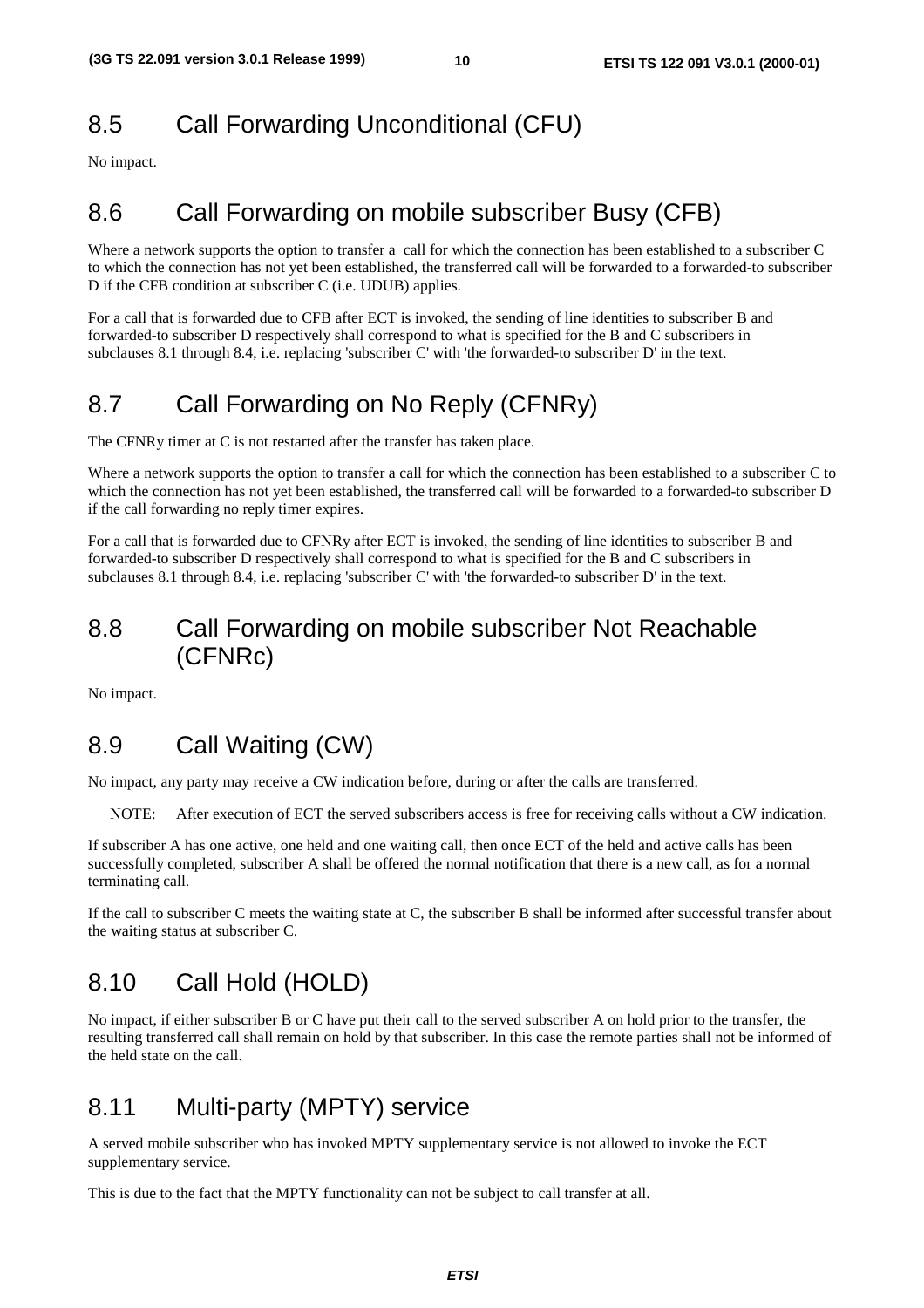Any of the remote parties is allowed to invoke ECT.

#### 8.12 Closed User Group (CUG)

The two calls shall use the same closed user group for the transfer to be successful.

NOTE: Closed user group restrictions between subscribers will have been checked when the first call is established. Similarly, closed user group restrictions between subscribers will have been checked when established the second call.

#### 8.13 Advice of Charge (AoC)

Served mobile subscriber:

- if call transfer is successfully accepted by the network, subscriber A will be disconnected, and therefore AoC processing at subscribers A Mobile Station will be stopped;
- for the combination AoC charging level and ECT, it is strongly recommended not to subscribe to both supplementary services at the same time.

Remote mobile subscriber:

any AoC service at the remote sides will continue to calculate the charging information according to the original call.

#### 8.14 Barring of All Outgoing Calls (BAOC)

No impact.

#### 8.15 Barring of all Outgoing International Calls (BOIC)

No impact.

NOTE: If transfer occurs successfully at subscriber A, the barring programs at the remote subscribers cannot be checked again.

#### 8.16 Barring of all Outgoing International Calls except those direct to the Home PLMN Country (BOIC-exHC)

No impact.

NOTE: If transfer occurs successfully at subscriber A, the barring programs at the remote subscribers cannot be checked again.

#### 8.17 Barring of All Incoming Calls (BAIC)

No impact.

#### 8.18 Barring of Incoming Calls when roaming outside the home PLMN country (BIC-Roam)

No impact.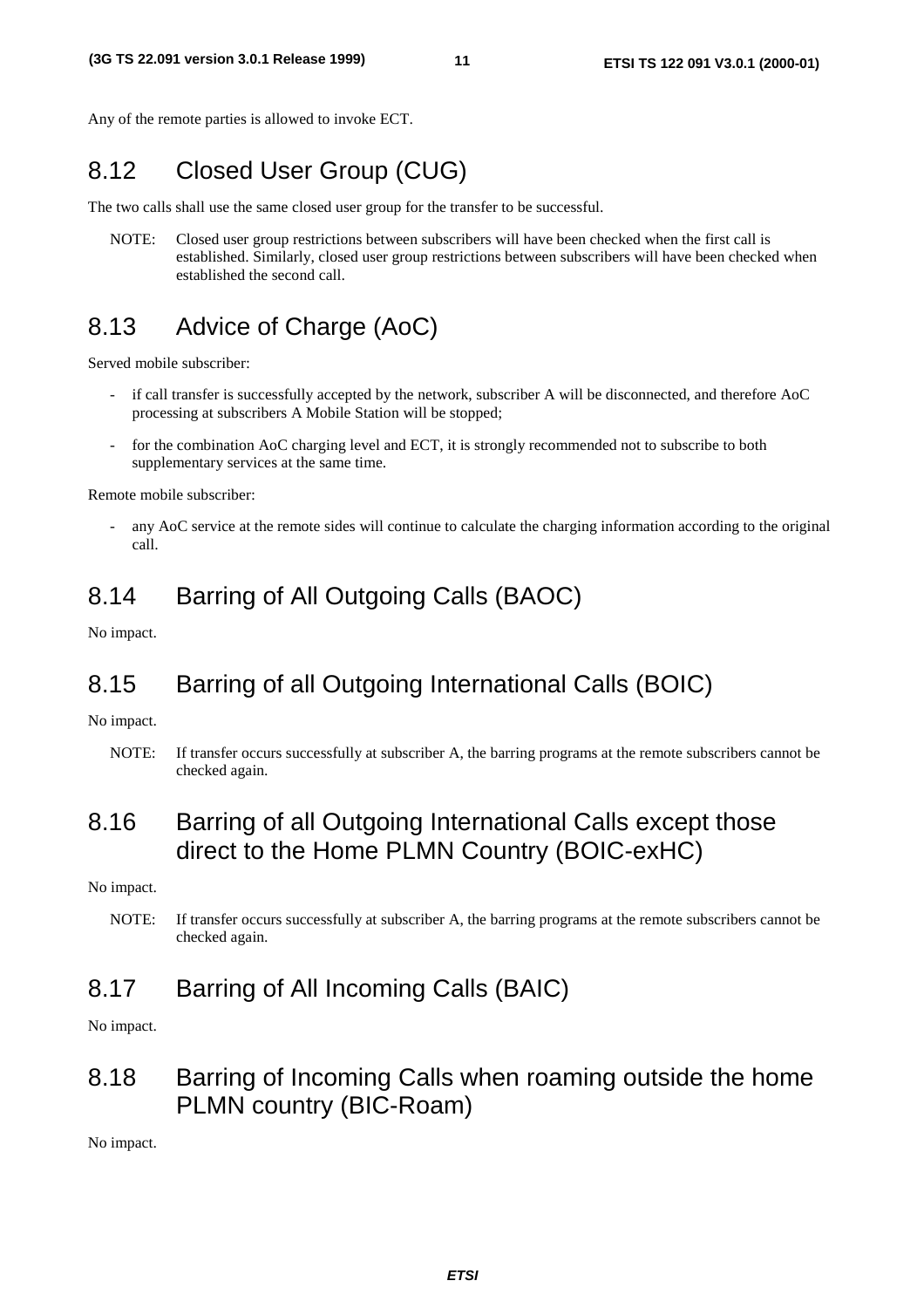# 8.19 Call Transfer (CT)

No impact.

The ECT supplementary service can be invoked simultaneously by the users on a call for which the connection has been established, but this is not regarded as a normal situation. The network will not be required to prevent this occurring, but likewise cannot guarantee that the indications supplied to the users involved will be sensible to those users. There can be more than one indication generated due to multiple invocations of the ECT supplementary service and the arrival of such indications is dependent on the timing of their invocation by the users involved in the call. The network shall transfer these indications when they are generated.

Therefore, both mobile subscribers (subscriber A and subscriber B) in a normal call, who have each subscribed to the ECT supplementary service, can simultaneous transfer the call. That is, if subscriber A and subscriber B are involved in a call on which the connection has been established, subscriber A can transfer the call to user C and subscriber B can transfer the call to user D.

NOTE: Mechanisms which prevent the ECT supplementary service from resulting in a connection which contains no subscriber able to terminate the call may result in rejection of simultaneous requests to invoke the ECT supplementary service by the subscribers involved in the call.

# 9 Interworking considerations

The operation of this supplementary service is not affected by the nature of the far end of the connections.

NOTE: In some networks the indication to the remote parties about the invocation of ECT may not be supported.

# Annex A (informative): Deviations of PLMN ECT to the ISDN specifications of ECT

# A.1 Subclause 4.1 Applicability to telecommunication services

This service is applicable to Telephony (TS:11) only.

**NA1 states**: applicable to all circuit switched basic telecommunication services.

# A.2 Subclause 5.8 Normal operation

The NOTE describing the Call Hold scenario is not included in the 3GPP stage 1 specifications.

In 3GPP specifications there a explicit explanation that the previously held party shall be informed of the retrieve procedure.

**NA1:** there is no explicit description of this procedure.

In 3GPP specifications there is no explicit exchange of the subaddress of the remote parties after the successful transfer defined.

**NA1 states:** After the successful transfer of the call, the subscriber B and subscriber C can deliver if supplied their subaddress to the other subscriber.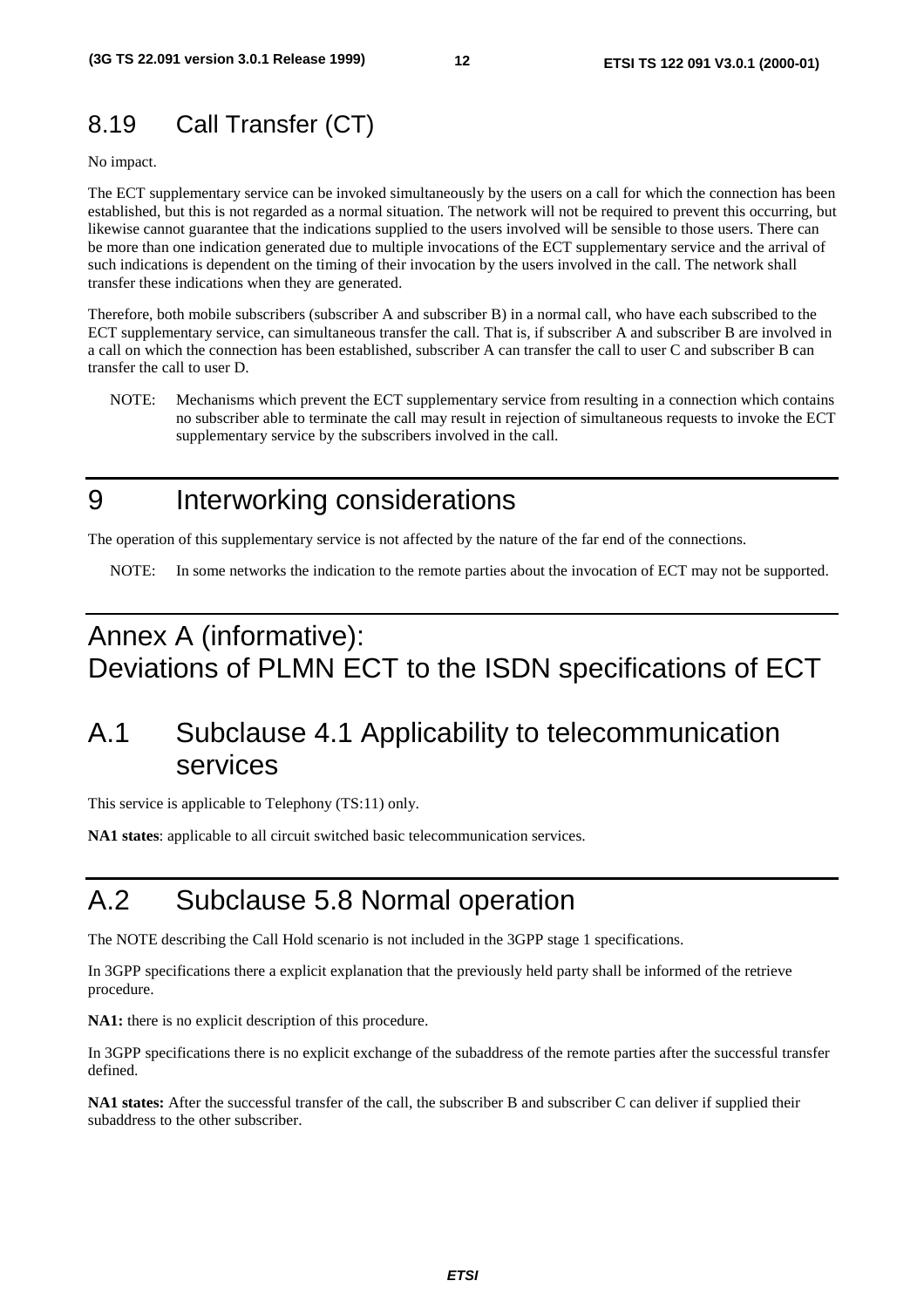# A.3 Subclause 6 Exception procedures or unsuccessful outcome

In the case where:

- the two calls are incompatible with ECT (either one of them or both are not Telephony service);
- the call state is not compatible with the request, e.g. one call is not answered;
- etc. (for further study).

the request will be rejected by the network and the subscriber will be notified of the cause.

**NA1 states**: It is the responsibility of the served user to ensure that the two calls are compatible.

# A.4 Subclause 8.6 and 8.7

**NA1**: There is no special definition of the impact of the interaction between CFB and CFNRy and ECT on the line identification supplementary services.

#### A.5 Annexes

Annex A is missing in the ISDN specification.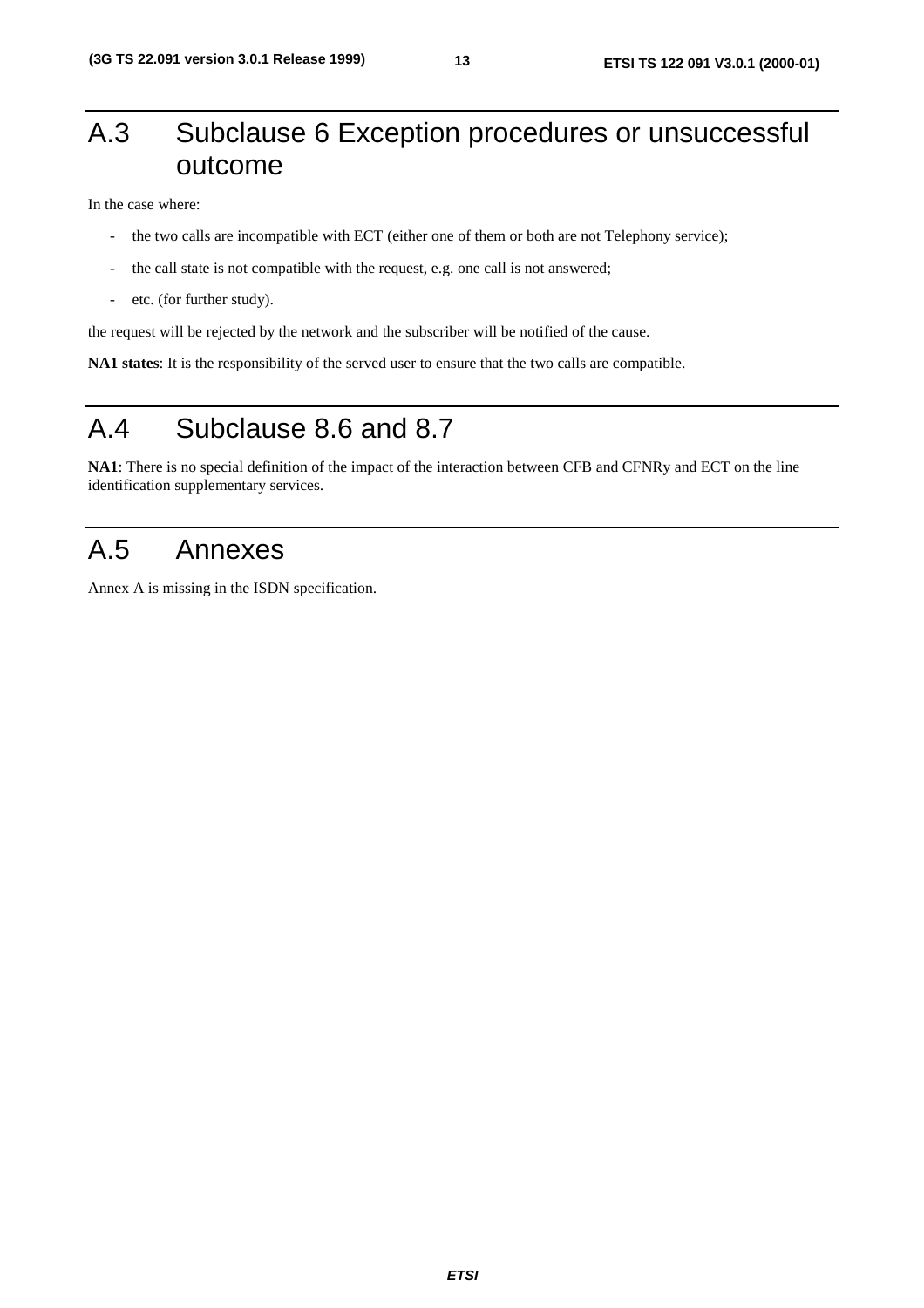# Annex B (normative): Cross Phase compatibility

As a operator option it is possible to support also the invocation of ECT by using Unstructured Supplementary Service Data (USSD).

The USSD string used should be the same as the standardised MMI code (4 SEND) for ECT.

The network shall send an indication towards the user if ECT was invoked successfully or unsuccessfully, though the mechanism for this indication is not specified.

If a remote party uses a non-ECT mobile station they may not receive the ECT notification.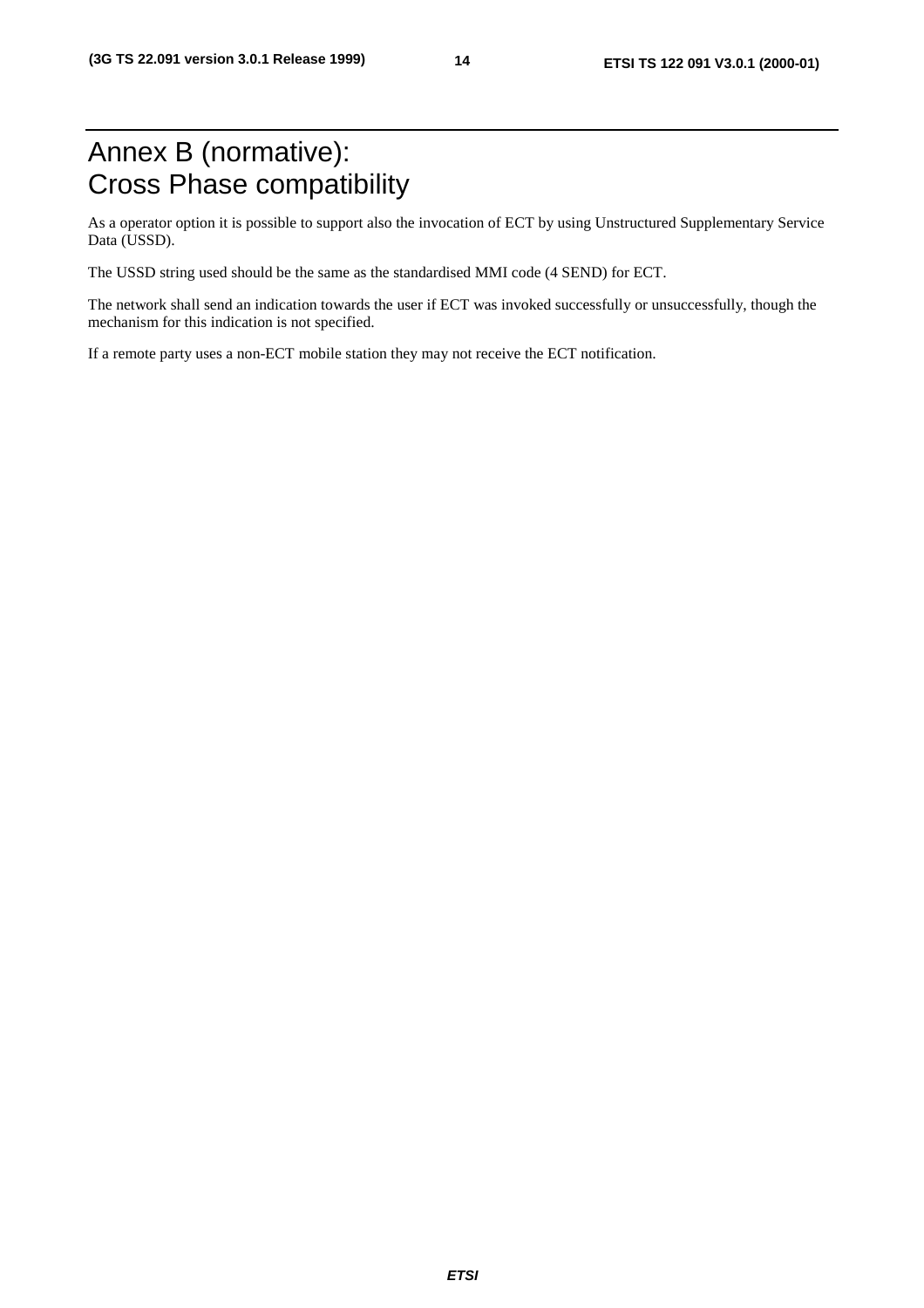# Annex C (informative): Change history

|                 | <b>Change history</b> |              |           |                 |                    |                                                     |  |  |
|-----------------|-----------------------|--------------|-----------|-----------------|--------------------|-----------------------------------------------------|--|--|
| <b>TSG SA#</b>  | <b>Spec</b>           | <b>Versi</b> | <b>CR</b> | <phase></phase> | <b>New Version</b> | Subject/Comment                                     |  |  |
|                 |                       | <b>on</b>    |           |                 |                    |                                                     |  |  |
| <b>Jun 1999</b> | GSM 02.91             | 7.0.0        |           |                 |                    | Transferred to 3GPP SA1                             |  |  |
| SA#04           | 22.091                |              |           |                 | 3.0.0              |                                                     |  |  |
| SA#05           | 22.091                | 3.0.0        | 001       | <b>R99</b>      | 3.0.1              | Editorial update of references for<br>GSM/3GPP use. |  |  |
|                 |                       |              |           |                 |                    |                                                     |  |  |
|                 |                       |              |           |                 |                    |                                                     |  |  |
|                 |                       |              |           |                 |                    |                                                     |  |  |